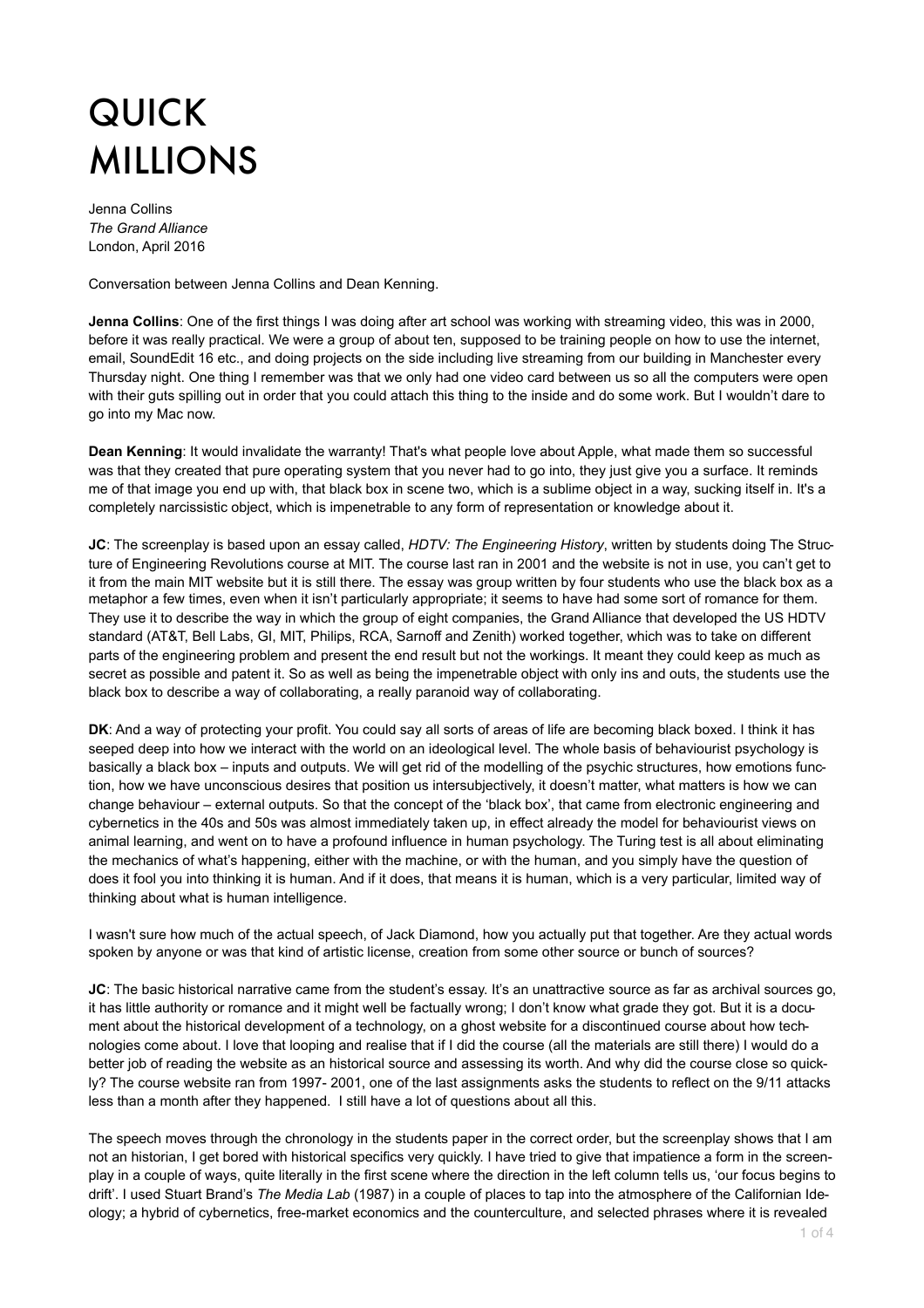in it's viciousness. The relentless certainty about the rightness of technological progress runs through everything I read in industry, engineering and consumer sources. The line, 'if you're not part of the steamroller you are part of the road' is from Brand's book, which is an enthusiastic account of what was going on at the MIT Media Lab in 1985 and an attempt to predict what the future would be like based on the technologies they were developing. Brand himself is interesting. He was one of the Merry Pranksters described on page one of Tom Wolfe's *Electric Kool-Aid Acid Test* (1968), 'Stewart Brand, a thin blond guy with a blazing disk on his forehead too, and a whole necktie made of Indian beads. No shirt, however, just an Indian bead necktie on bare skin and a white butcher's coat with medals from the King of Sweden on it.' Brand's hippy provenance is part of what makes his predictions, or report on the future based on Media Lab activity appear benign, which I don't think it is, but his book produces a feel of MIT and the excitement of the time.

**DK**: It's funny, I heard the steamroller quote just a few days ago in Roger & Me by Michael Moore (1989) which is about the guy who is shutting down a General Motors factory. I'm sure it's that quote, he doesn't acknowledge it, but it's a great quote. It is so brutal. So what were people predicting?

**JC:** Well, the Internet, smart TV's and fridges, the guardian online, all that normal stuff. And there was a lot of hologram activity which I really got into. I find the problem of making a hologram work as an image interesting in that where it most often fails is in the viewer; they need to bob around and squint because the light is the wrong sort or in the wrong place, and it means that the technology is being let down by it having to be seen by eyes! I bought a few holograms on ebay and have been photographing them, which made me laugh as that obviously misses the point, but actually the photographic images of the holograms are full of detail and mood, and although the colours are pretty horrendous, they are alluring in a way that the holograms are absolutely not. You can buy them, people still make holograms and as far as I can see it's a load of taxidermy, snakes and owls and because they are difficult and expensive to make they are used on passports and money, things like that.

**DK**: I remember in Forbidden Planet in the 80s they had one of Judge Dredd, a big head-size one, it was really impressive.

Virtual reality is coming back now, it's almost like a 20 year gap between the promise of immersive games and stuff, around in the 90s and they just stayed quite crap because the computers weren't fast enough to process the information, the turn of your head you know, and now it seems like they've got to that stage. In the meantime, they've had very specific functions in science and medicine for example, and military as well. The combining of atoms to form new chemical compounds, and using virtual reality for that really old-fashioned reason that doing stuff with your hands is much more intuitive so you're able to make new connections. It is this the same thing as geometry being a clearer way of understanding patterns than abstract mathematics is because there is that sensual immediacy, it's partly why I'm interested in diagrams, it allows you to do those things.

**JC**: I have been really enjoying thinking about invention, making stuff up in the way you're talking about, by moving existing things around. I looked at the logos of the companies in the Grand Alliance (the consortium of American companies that developed the US HDTV standard), as well as the governmental bodies involved and I found you could reduce the logos quite easily into three elements; pillars, gridded globes and electricity spikes. I really like the idea that if you put them in a diagram it puts them into relation with each other and potentially other things, you can move them around and it's a way of getting hold of the ideas that the logo is meant to stand for, but also the other things inadvertently attached to them, like motives.

**DK**: Those icons are also impenetrable aren't they, they have a fetishistic quality of having a kind of life, that all you can do is passively lie back and be penetrated, (that's a terrible word!) by these things because what can you do with them? You're not really supposed to do anything with those things are you, they just penetrate your consciousness somehow, modify your behaviour in certain subliminal ways. They are trying to convince you of their authority.

**JC**: For the installed part of the project I am cutting the reduced logos out of wood and attaching them to a load of chairs. The chairs are cheap IKEA ones, a group of about 20 to stand in for the different groups of people convened by the screenplay and my one concession to prop making. It forces together the world of logos with the world of furniture which already has a diagrammatic aspect to it in the way that furniture layout maps social relations, head of the table, speaker etc. but also that they are mobile and different configurations are inevitable. So the logos become chair decorations, not very elegantly made because I made them with my consumer power tools.

**DK:** It's like getting some control over these things through humour.

**JC**: Yes, they have become phallic and ridiculous, but also they look like a fun crowd and crowds come up a lot in this. The MIT students who wrote the essay and who are the basis for the student group in the scene three; the amateur inventors, coming up with solutions to the call for HD designs in their garages, perhaps imagining they are Bill Gates style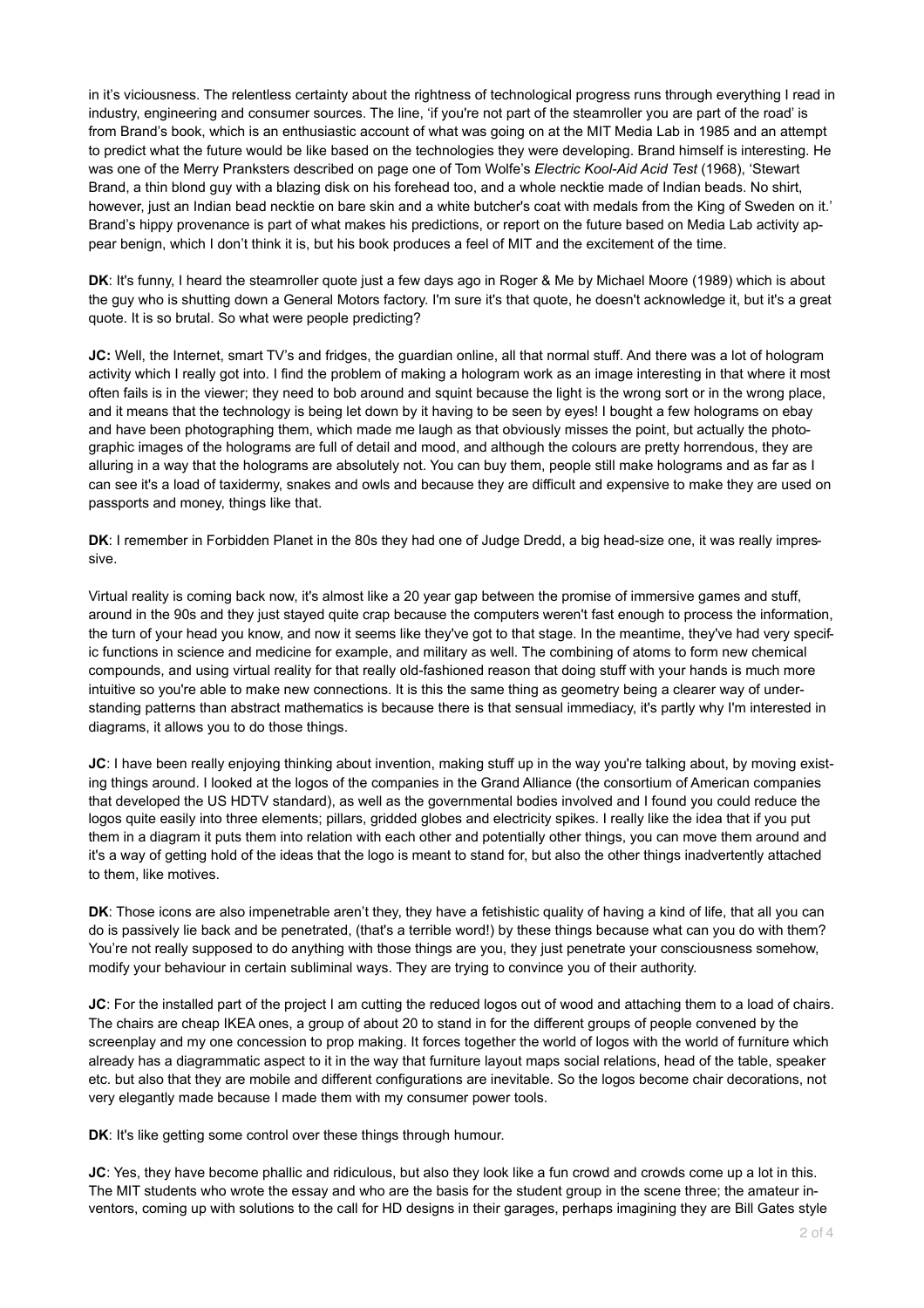entrepreneurs and about to make it big but are actually producing strange objects that describe what they think HD might be, could be. Then there are the professional electrical engineers who remain aloof, and the sales guys, the punters and finally the audience of the screenplay, who are the only group that I don't have control of.

**DK**: I liked your juxtaposition between the speech and Lewisham Shopping Centre, your focus on the audience; they seem very excitable and slightly aggressive, very cultish, like a religion or something and they have an element of being very Ayn Randian. They are cheering for the idea of the market being the destination, where you would achieve full democratic contact with the people. And then there is this shift to Lewisham. Can you say something about that?

**JC**: The shopper's comments come from *Behind the Lines*, a 1985 consumer TV programme that was on ITV. A group of TV professionals; directors, newscasters, Fern Britten, were sat in a studio and shown the Japanese HDTV system, which was significantly more advanced than anyone else's. They then proceed to tell the viewers about the amazing quality as it cuts to images of the Japanese television screen, but of course the viewers couldn't see the higher quality because the studio cameras, broadcast system and home sets weren't good enough, so the professionals try and explain the difference and struggle with ways to get it across with words, my favourite line described it as, 'the Harrods of television systems'. I love this absurdity, this catch, because it means the image is withheld and so the image is still free somehow, still part of the imagination and not a demonstration of a tech spec. I also liked the specifics of what they were concerned about, Beirut and the hairs on a girls face.

**DK**: So there is a discursive framing of HD being valuable. What do the guys writing the essay say about HD being important; do they say anything about that?

**JC**: The industry articles I read didn't question the imperative to endlessly produce new products, and the students who were studying the different influences on technological development, do not question it either. HDTV was possible much earlier, as was shown by the Japanese system, but there was no reason to risk the profitable market. However, the climate changed when Reagan deregulated competition and there was a proposal that the government would give unused bandwidth to the mobile phone companies, just as convergence of personal computers and televisions was coming onto the horizon. The companies had to act at that point.

**DK**: It's the way all kinds of things operate, it's about the complex networks that come into play; laws changing, funding flows, company take overs, or whatever it is, that never really gets discussed very much. The way that there is an ideological image of the entrepreneur, Steve Jobs in his garage, a college drop out, and then we have a downmarket version of that with *Dragons Den* where someone describes their terrible idea that nobody really wants, or needs, and is not going to improve the lives of anyone, or benefit humanity, but if it is believed they can make a profit then that would be it.

**JC**: And it all appears so inevitable on the outside. And that is one of the things that I think is important, it really is not inevitable, and that those decisions have effects and consequences, that are political but don't look like it. It is felt as inevitable which is depoliticising. I asked Professor Tim Ellis of the Computer Science & Mathematics department at Kingston University who works on ways of tracking people using CCTV about how electrical and computer engineers go about developing such capabilities. He described broadly two approaches; the artificial intelligence route which thinks about cognitive functions; and the engineering method which is about solving specific problems.

**DK**: You find that in politics all the time, a technocratic approach to politics. We do this, because this is what works, which means you don't have to look at inequalities, or class divisions, or the operations of power, or who it works for, simply, someone determines what the goal is and the technocrats engineer the solution.

**JC**: Regardless of the chaos it might cause elsewhere, and the new thing will get bolted onto what is there already. With the engineering approach to computer vision, they start out with one bit of code, and when they need it to do more they just add it on top.

## **DK**: That's very EU laws or something.

I was thinking about this with regards to art education, and I was thinking that you are identified as the producer, and it's that level of control that you have as a producer, which is quite powerful actually. And I wonder, what you're describing in terms of MIT, in terms of the mechanics of invention and creation, is there something seductive about that?

**JC**: I was interested in finding out if the infrastructure of the technology world mirrored that of the art world seeing as they both have claims on invention and creativity, not to say that an engineer does the same thing as an artist of course, but I thought that the infrastructure might be comparable. I asked Professor Ellis what a lab was; you've got Bell Labs and the MIT Media Lab, and the A.I. Lab and so on, but what is a lab? They are the rooms with bunsen burners and glass tubes of course, but the term is also used as an institutional name that has a certain cache, which helps with building reputa